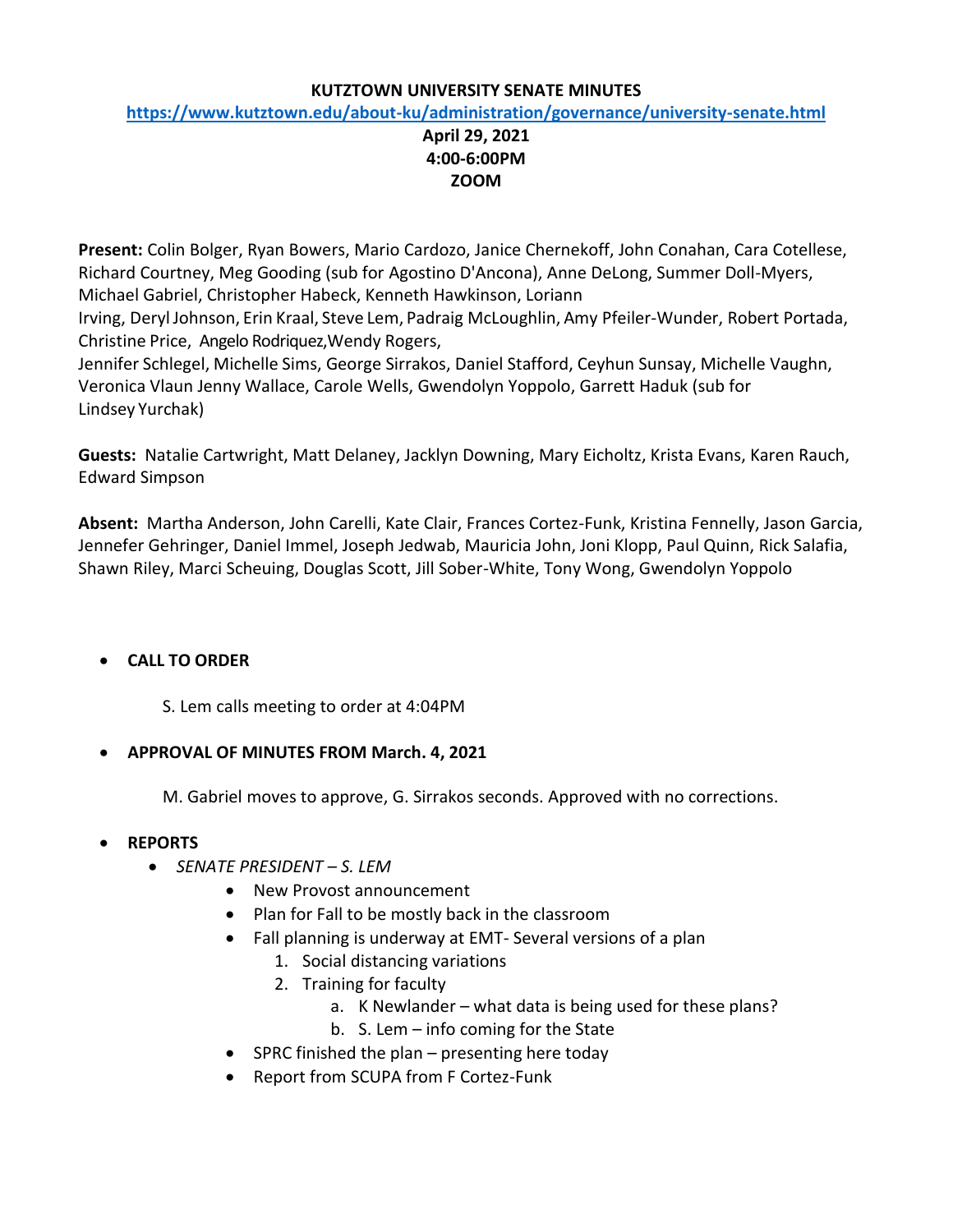- *SENATE VICE PRESIDENT – D. JOHNSON*
	- Thank you for honor to serve as VP this semester.
	- Committee on Committees met. Working on populating Governance task force. Volunteer through Engage.
	- International Affairs committee revisions of their mission.
	- Thanks to Steve Lem, Tony Wong and Mary Bononno.
- *SENATE SECRETARY REPORT – C. COTELLESE*
	- There was one last election and Krista Prock will serve as At large faculty rep. for SPRC.
	- Thanks for the privilege to serve as Secretary this semester. Great to work with Mauricia, Tony, Steve and Deryl.
- *UNIVERSITY BUDGET UPDATE – MATT DELANEY*
	- $\bullet$  June 10<sup>th</sup> need to present balanced budget.
	- No top line growth projected for next year
		- *1.* BOG is holding tuition rate flat
		- *2.* Gov. projects flat funding for state system
		- *3.* Enrollment is projected to be flat
	- \$6.5 million deficit
	- How do we reduce this?
		- *1.* Reduce faculty and reach student/faculty ratio
		- *2.* Eliminate vacant tenure lines
		- *3.* Faculty retirement
		- *4.* Eliminate 7 staff positions
		- *5.* 10% budget cut to operating budget
	- D. Johnson can we use COVID funds to help out?
		- *1.* M. Delaney we could but don't want to use one-Time funds
	- J. Schlegel clarify merit scholarship funds?
		- *1.* M. Delaney- scholarships are funded by E&G budget. Foundation is doing well.
	- J. Conahan how confident are you in the identified strategies?
		- *1.* M. Delaney- still discussion strategies and just brought them to the COT. The plan is available on our website.
- *ASSESSMENT OFFICE – K. RAUCH*
	- GEN Ed will be assessing SLO #3 in the Fall
	- Friday Sept 17 is Autumn assessment Day
	- K. Prock:
		- 1. Assessment reports are due Sept. 15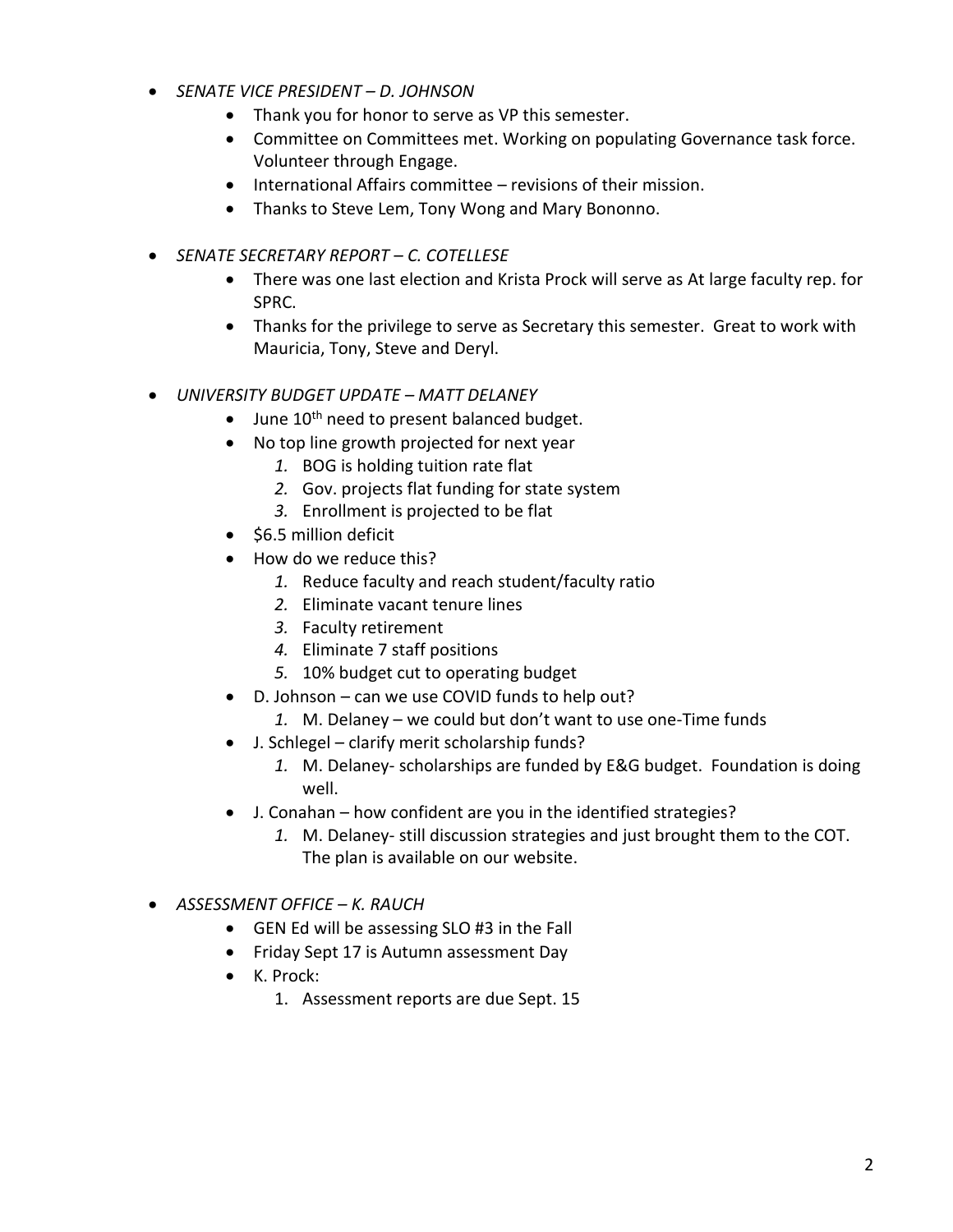- *UNIVERSITY PRESIDENT REPORT –K. HAWKINSON*
	- Referred to M. Delaney's report
	- Great 7 week run on incoming student registration.
	- Retention rate is up
	- Increase in institutional financial aid
	- 70-85% of students are on financial aid
	- Getting back to normal is looking good
	- Vaccination clinics in June, July and early August, week that school opens then 4 weeks after that.
	- LGBTQ and Women's center are moving to the Boxwood House
	- Graduate admissions into Old Main
	- Admissions moving to Kemp
	- Poplar House will become the Visitor Center
	- CASA, TRIO and SSSP will be moving to basement of the library- one stop shopping for students
	- Excited about Strategic Plan. It needed to align with PASSHE parameters. Thanks to the committee.
		- 1. J. Schlegel compare weighting of academic affairs to student affairs
		- 2. K. Hawkinson no difference
		- 3. E. Kraal first time on campus programs
		- 4. C. Wells Deans are working on a plan for orientation
		- 5. D. Johnson thanks for supporting the Shared Governance Task Force
- *UNIVERSITY PROVOST – C. WELLS*
	- Thank you all for supporting each other during these difficult times.
	- Welcome to Dr. Lorin Basden Arnold our New Provost
- *STUDENT GOVERNMENT BOARD -J. Wallace*
	- Wellness days, Advocacy days and SGA day were all successful
	- Senior Day planned with KCP for May 1
	- All new SGB presidents across the State System are meeting today
	- Auggie says thank you for the opportunity to serve.
	- Intro to Meg Gooding new V.P.
	- Intro to Garret Hudak New Treasurer

### • **UNFINISHED BUSINESS- S. LEM**

- *ACADEMIC STANDARDS AND POLICIES – M. Eicholtz*
	- ACA-055 Undergraduate Academic Forgiveness
		- *1.* Key Changes
			- *a.* Reduced time from 4 years to 2 to return to KU
			- *b.* If they leave KU and get Associates and then return to KU, they do not need to complete Gen Ed.
		- *2.* S. Lem called for a vote to approve changes
		- 3. Vote -Approved